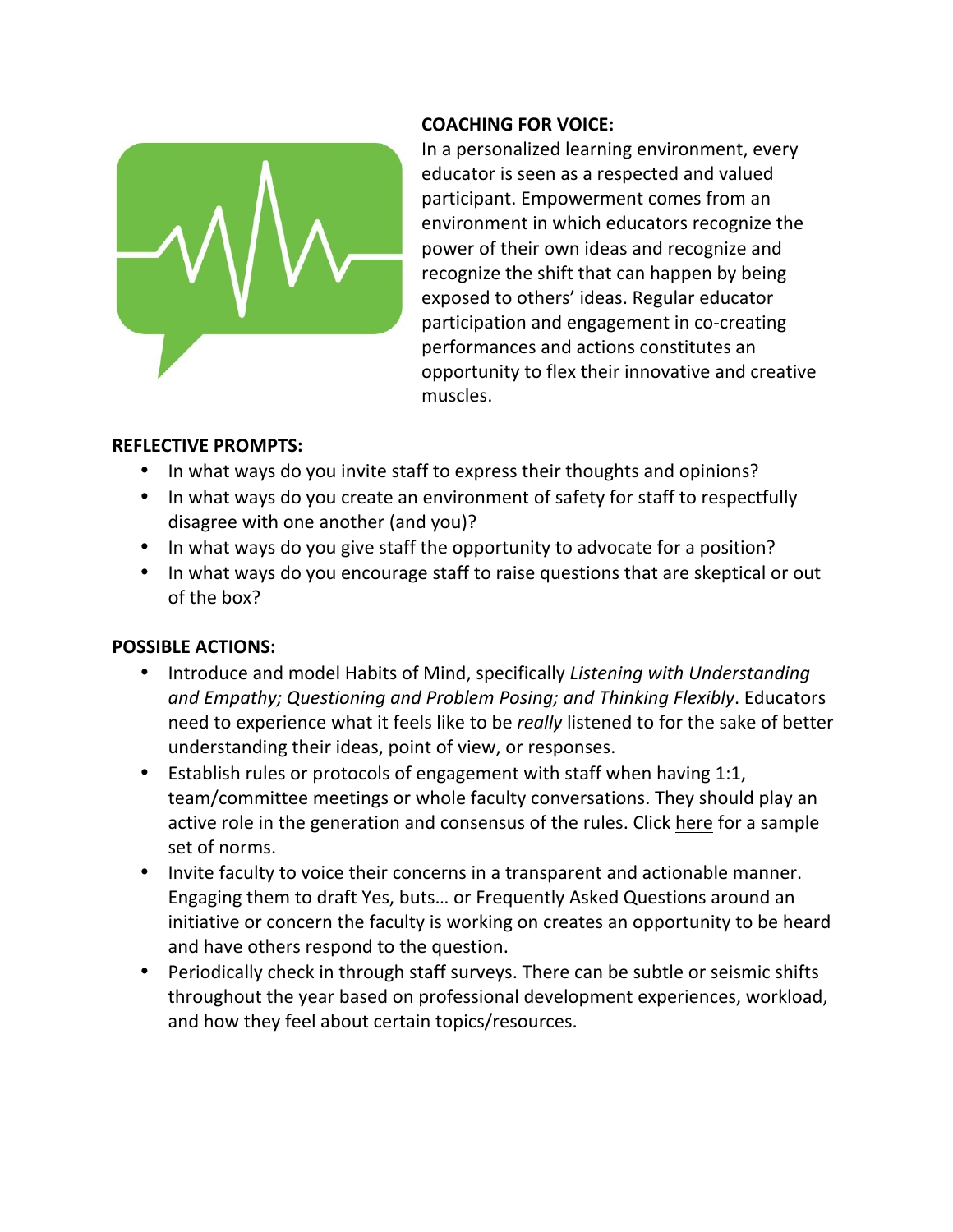

## **COACHING FOR CO-CREATION:**

School/district leadership work with staff members to co-create performances that are challenging, possible, and worthy of the attempt. Staff members assume a significant design role in the development of the idea, challenge, problem, or inquiry. They are being invited to the design table to co-create a personalized plan using "backward design" principles. The leadership team works with staff to develop a challenge, problem, or idea, clarify what is being measured (*learning goals*), envision the product or performance (*task*) and outline a plan to be

successful on that performance so that the desired results are achieved (*learning actions*).

# **REFLECTIVE PROMPTS:**

- To what extent do you provide choice for staff in WHAT they can pursue (e.g., question, topic, or idea)?
- To what extent do you provide choice for staff in HOW they can pursue it (e.g., collaboration with peers, consulting outside expertise, seeking out and using resources)?
- To what extent do you provide choice to staff for HOW they demonstrate learning (e.g., selection of forms for performance, public vs. private audience)?
- To what extent do you provide the opportunity for staff to develop checkpoints and monitor progress in relation to their goal?
- To what extent do you create exhibitions for staff performances or products that focus on what they learned — about the topic and about themselves?

- Introduce to and model Habits of Mind with staff, specifically *Questioning and Problem Posing; Creating, Imagining and Innovating, and Taking Responsible Risks*.
- Envision what the school might look like 5 years from now to develop a shared vision.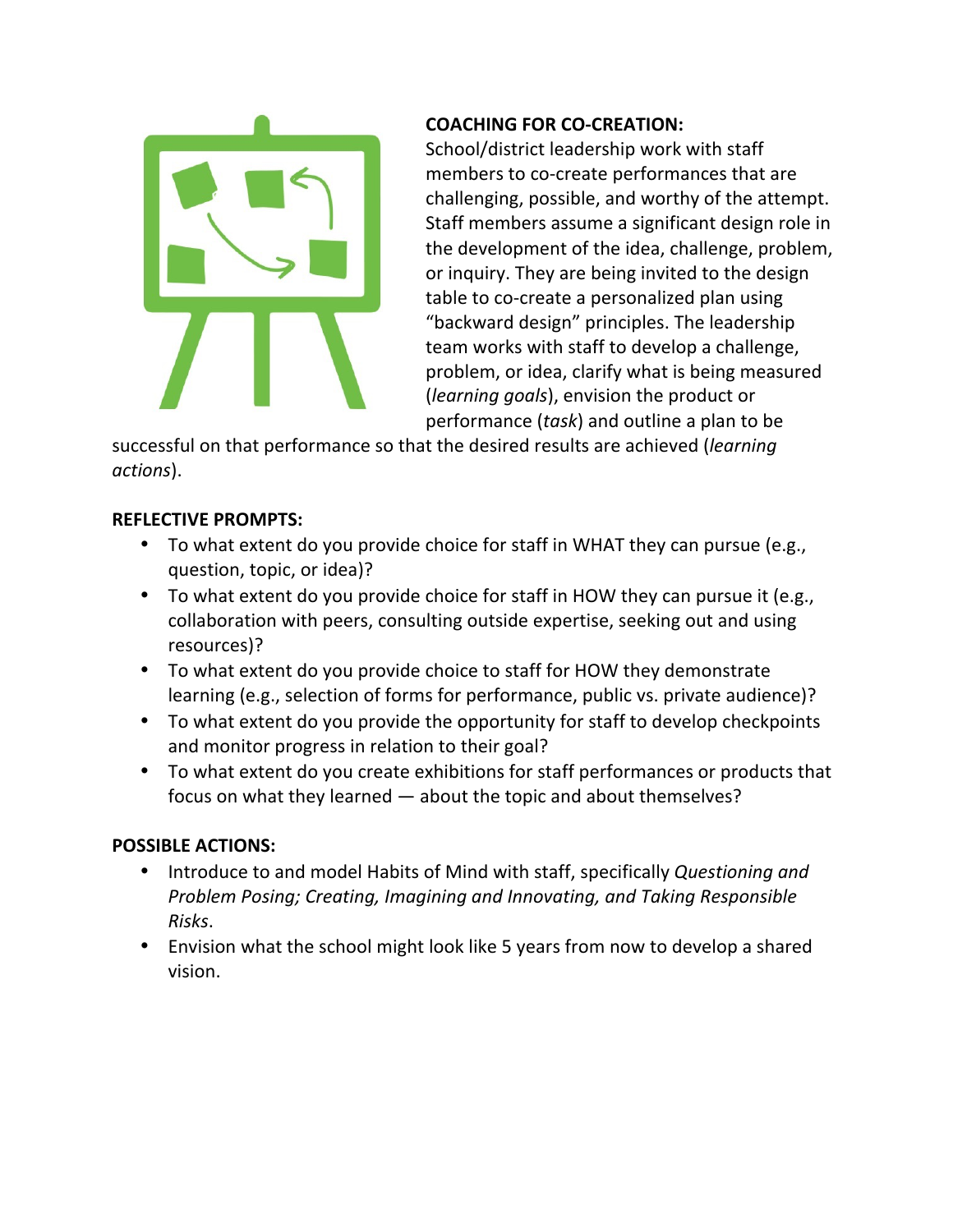

### **COACHING FOR SOCIAL CONSTRUCTION:**

Educators build ideas through relationships with others as they theorize, investigate, and develop in pursuit of a common goal. There is real power in feeling that you are not alone, a sense of camaraderie when you are working to cause a change, create a performance, or build a vision. The synergy of individual bits of knowledge, ideas and actions that produce a

bigger impact that is so much larger than the individual is magical.

### **REFLECTIVE PROMPTS:**

- In what ways do you encourage staff to seek others to help give their work more meaning?
- In what ways do you offer opportunities for staff to seek outside of the expertise that is within the classroom?
- In what ways to you provide staff with the opportunities to test their ideas and see whether they hold up to the scrutiny of other's perspectives?

- Teach students the Habits of Mind, specifically *Thinking Interdependently, Questioning and Problem Posing, Communicating with Clarity and Precision, and Remaining Open to Continuous Learning.*
- Use your PLN (Personalized Learning Network) to seek out experts that can provide staff resources, feedback, and inspiration.
- Create FIGs (Faculty Interest Groups) —intentional groups of people with a mutual interest in a particular aspect of teaching and learning. Staff members investigate ideas, develop actions, and evaluate impact to improve the quality of learning both for themselves, their peers, and their students.